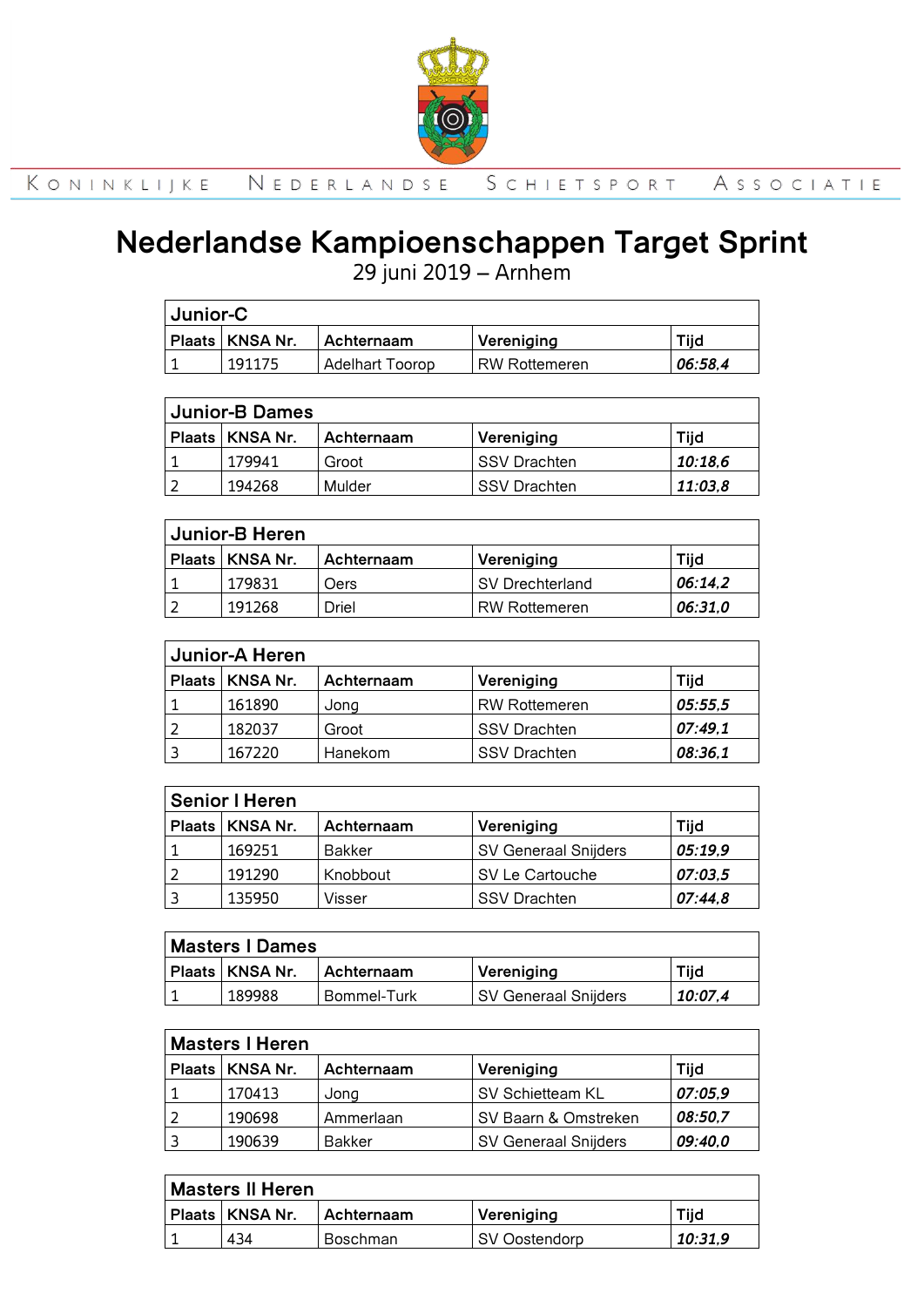

# **Dutch Open Target Sprint**

juni 2019 – Arnhem

|                         | Category        | Name             | Country     | <b>Time</b> |
|-------------------------|-----------------|------------------|-------------|-------------|
| $\mathbf{1}$            | Masters II Men  | Boschman         | Netherlands | 10:31,9     |
|                         |                 |                  |             |             |
|                         | Category        | <b>Name</b>      | Country     | <b>Time</b> |
| $\mathbf{1}$            | Masters I Men   | Jong, de         | Netherlands | 07:05,9     |
| $\overline{2}$          | Masters I Men   | Ammerlaan        | Netherlands | 08:50,7     |
| 3                       | Masters I Men   | <b>Bakker</b>    | Netherlands | 09:40,0     |
|                         |                 |                  |             |             |
|                         | Category        | Name             | Country     | <b>Time</b> |
| $\mathbf{1}$            | Masters I Women | Brückmann        | Germany     | 07:56,8     |
| $\overline{2}$          | Masters I Women | Bommel-Turk, van | Netherlands | 10:07,4     |
|                         |                 |                  |             |             |
|                         | Category        | Name             | Country     | <b>Time</b> |
| $\mathbf{1}$            | Senior II Men   | Honig            | Germany     | 06:21,6     |
| $\overline{2}$          | Senior II Men   | Pirsouw          | Netherlands | 09:30,7     |
| 3                       | Senior II Men   | Plas, van der    | Netherlands | 13:04,2     |
|                         |                 |                  |             |             |
|                         | Category        | Name             | Country     | <b>Time</b> |
| $\mathbf{1}$            | Senior II Women | Driel, van       | Netherlands | 12:02,9     |
|                         |                 |                  |             |             |
|                         | Category        | Name             | Country     | <b>Time</b> |
| $\mathbf{1}$            | Senior I Men    | <b>Bakker</b>    | Netherlands | 05:19,9     |
| $\overline{2}$          | Senior I Men    | Gyallail         | Hungary     | 05:38,0     |
| 3                       | Senior I Men    | Urbach           | Germany     | 06:14,4     |
| $\overline{\mathbf{4}}$ | Senior I Men    | Knobbout         | Netherlands | 07:03,5     |
| 5                       | Senior I Men    | Visser           | Netherlands | 07:44,8     |
|                         |                 |                  |             |             |
|                         | Category        | Name             | Country     | Time        |
| 1                       | Senior I Women  | Torba            | Germany     | 05:23,3     |
| $\overline{2}$          | Senior I Women  | Taupitz          | Germanv     | 05:41.3     |

| - | <u> Juliul I vvuliul</u> | .              | ---------   | .       |
|---|--------------------------|----------------|-------------|---------|
| 3 | Senior I Women           | Veres          | Hungary     | 05:57,7 |
| 4 | Senior I Women           | Toledo         | Netherlands | 08:21,9 |
|   |                          |                |             |         |
|   | Category                 | Name           | Country     | Time    |
| 1 | Junior-A Men             | Ozsvárt        | Hungary     | 05:00,7 |
| 2 | Junior-A Men             | <b>Bischof</b> | Germany     | 05:23,9 |
|   | Junior-A Men             | Jong, de       | Netherlands | 05:55.5 |

4 Junior-A Men Schröter Germany **06:11,0**  Junior-A Men Groot, de Netherlands *07:49,1* Junior-A Men Hanekom Netherlands *08:36,1*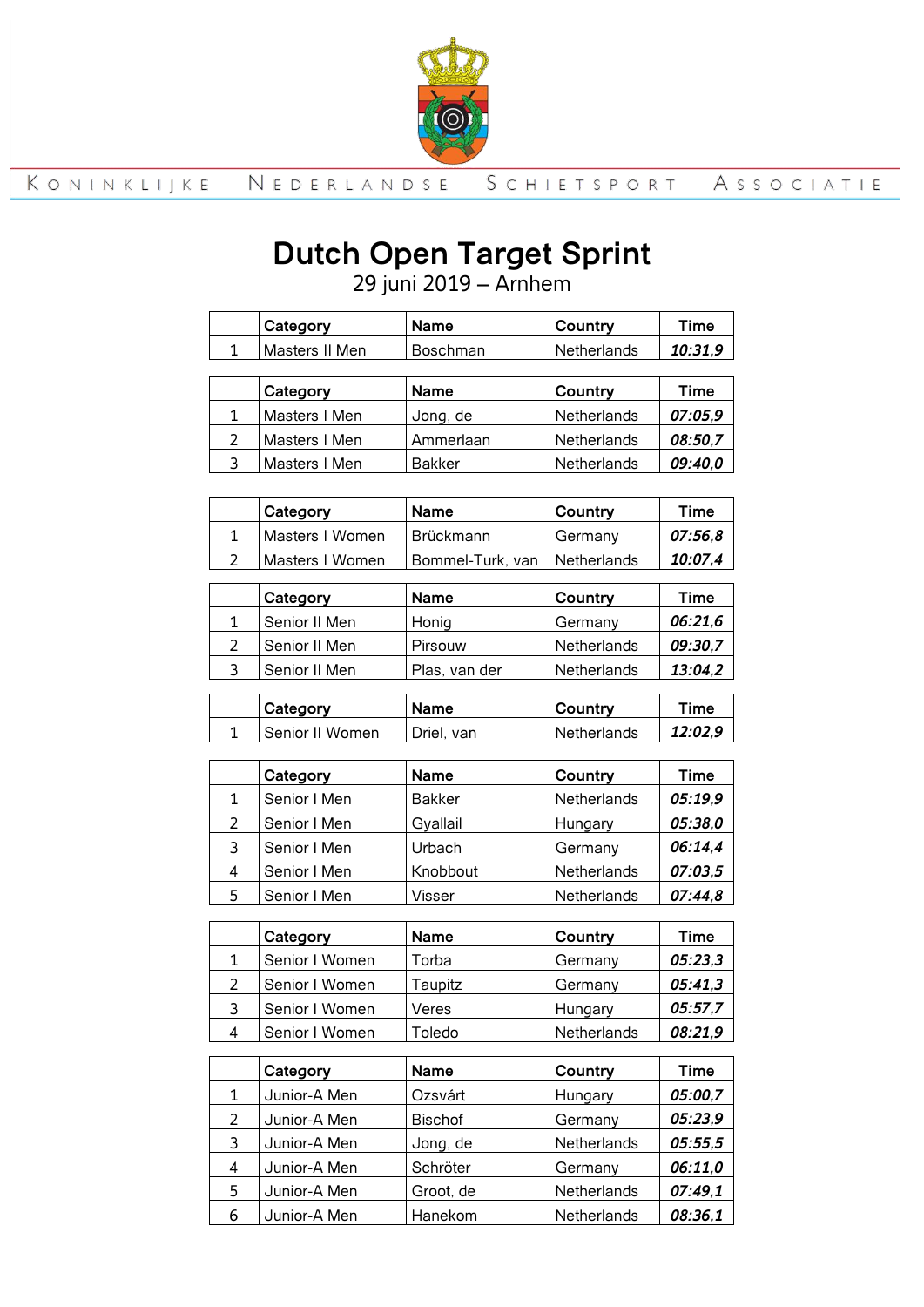

## **Dutch Open Target Sprint**

29 juni 2019 – Arnhem

| Category       | <b>Name</b> | Country | Time    |
|----------------|-------------|---------|---------|
| Junior-A Women | Pónva       | Hungary | 06:12.5 |
| Junior-A Women | Glombitza   | Germanv | 06:43.1 |

| Category     | <b>Name</b> | Country     | Time    |
|--------------|-------------|-------------|---------|
| Junior-B Men | Oers, van   | Netherlands | 06:14,2 |
| Junior-B Men | Driel, van  | Netherlands | 06:31,0 |
| Junior-B Men | Visser      | Netherlands | 08:49,4 |
| Junior-B Men | Hooijbergh  | Netherlands | 09:31,1 |

| Category       | Name      | Country     | Time    |
|----------------|-----------|-------------|---------|
| Junior-B Women | Groot, de | Netherlands | 10:18.6 |
| Junior-B Women | Mulder    | Netherlands | 11:03.8 |

| Category | <b>Name</b>     | Country       | Time    |
|----------|-----------------|---------------|---------|
| Junior-C | Adelhart Toorop | I Netherlands | 06:58.4 |
| Junior-C | <b>Bischof</b>  | Germany       | 07:02.6 |